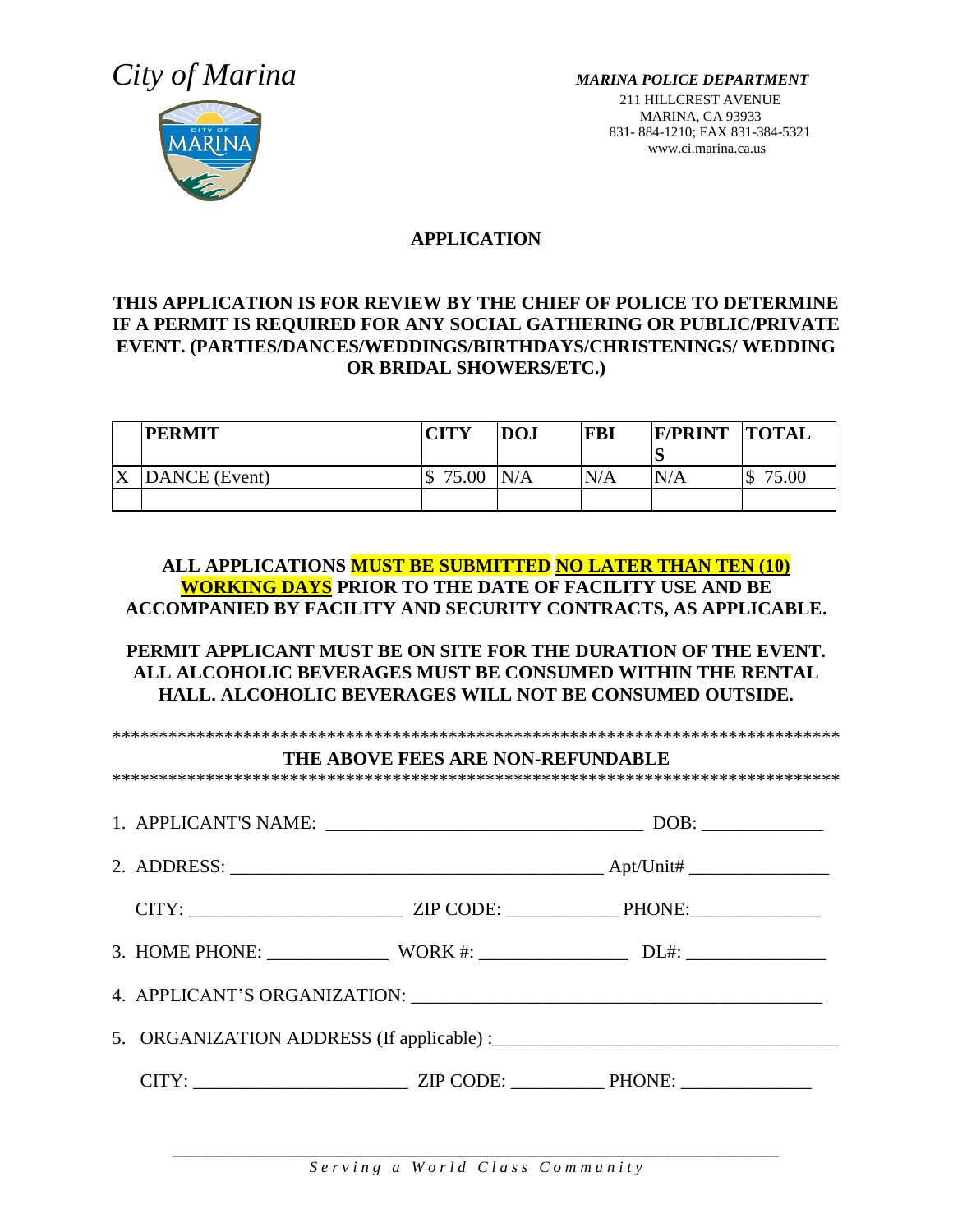| 7. WILL THERE BE: MUSIC? _____ TYPE? (circle one) __Band/DJ/Device__DANCING? _____                                                                                              |  |
|---------------------------------------------------------------------------------------------------------------------------------------------------------------------------------|--|
|                                                                                                                                                                                 |  |
|                                                                                                                                                                                 |  |
|                                                                                                                                                                                 |  |
|                                                                                                                                                                                 |  |
| 10. ADMISSION TO BE CHARGED: YES () NO () ADMISSION FEE: \$<br>CIRCLE ONE: PRIVATE or OPEN TO THE PUBLIC $\&$ Attach a copy of the flyer.<br>(If yes, $\#17$ must be completed) |  |
| 11. WILL ALCOHOLIC BEVERAGES BE SERVED: YES () NO ()                                                                                                                            |  |
|                                                                                                                                                                                 |  |
| 13. TOTAL NUMBER UNDER 18: _______ TOTAL NUMBER 18 & OVER: ______                                                                                                               |  |
| Conditions for a permit may require security from a licensed security agency.                                                                                                   |  |

# **(See attached Requirements)**

*Any and all Security Guard companies or individual(s) must first obtain and/or hold a current business license with the City of Marina. A "Business License" may be obtained from the Finance Department, 211 Hillcrest Avenue, Marina, CA 93933; 831-884-1279.*

14. IF YOU WISH TO CLAIM A LICENSE FEE EXEMPTION, YOU NEED TO SUPPLY A COPY OF YOUR STATE TAX EXEMPTION FORM WITH THIS APPLICATION. IF YOU CLAIM THIS EXEMPTION, PLEASE STATE WHAT THE PROCEEDS ARE TO BE USED FOR:

\_\_\_\_\_\_\_\_\_\_\_\_\_\_\_\_\_\_\_\_\_\_\_\_\_\_\_\_\_\_\_\_\_\_\_\_\_\_\_\_\_\_\_\_\_\_\_\_\_\_\_\_\_\_\_\_\_\_\_\_\_\_\_\_\_\_\_\_\_\_\_\_\_\_\_\_

# 15. PROCEEDS FROM EVENT GO TO

NAME OF ORGANIZATION OR PERSON

ADDRESS PHONE

\_\_\_\_\_\_\_\_\_\_\_\_\_\_\_\_\_\_\_\_\_\_\_\_\_\_\_\_\_\_\_\_\_\_\_\_\_\_\_\_\_\_\_\_\_\_\_\_\_\_\_\_\_\_\_\_\_\_\_\_\_\_\_\_\_\_\_\_\_\_\_\_\_\_\_\_

### **(IF #14 OR #15 DO NOT APPLY TO YOU, PLEASE WRITE "NOT APPLICABLE")**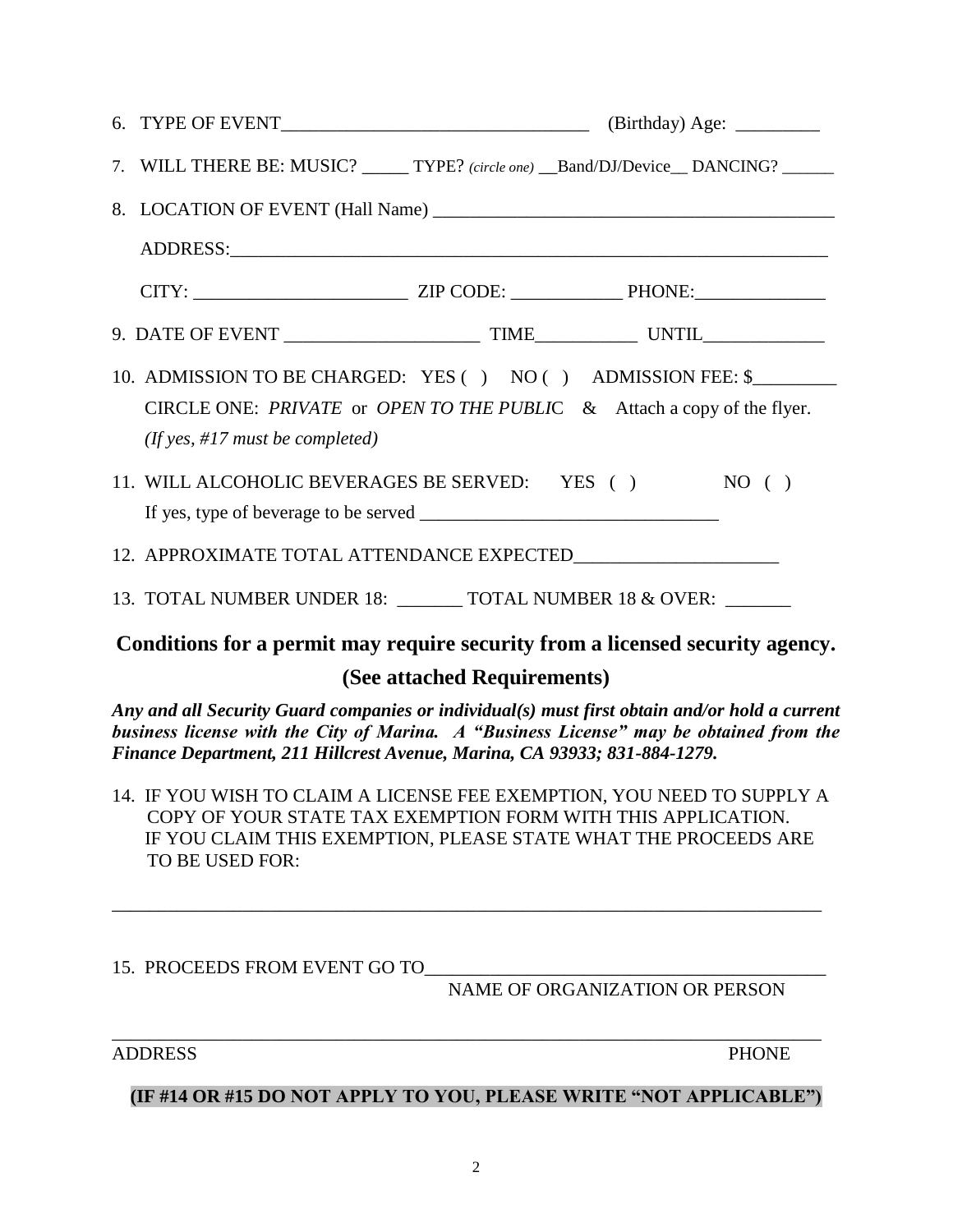# 16. HAS THE APPLICANT EVER BEEN CONVICTED OF A FELONY?  *(IF YES, PLEASE LIST: YEAR, CITY/STATE, NATURE OF OFFENSE, AND DISPOSITION)*

| REASONABLY ADEQUATE FOR THE USE REQUESTED AND CONFORMS WITH THE<br>HEALTH, SAFETY, AND FIRE LAWS AND REGULATIONS OF THE CITY. | I CERTIFY THAT THE PLACE OR PREMISES WHERE THE DANCE WILL BE HELD IS |
|-------------------------------------------------------------------------------------------------------------------------------|----------------------------------------------------------------------|
| THE MAXIMUM NUMBER OF PERSONS WHO MAY BE SAFELY ACCOMMODATED IS                                                               |                                                                      |
|                                                                                                                               |                                                                      |
| <b>APPLICANT SIGNATURE</b>                                                                                                    | <b>DATE</b>                                                          |
| ------------------------------------FOR DEPARTMENT USE ONLY---------------------------                                        |                                                                      |
|                                                                                                                               |                                                                      |
|                                                                                                                               |                                                                      |
| <b>APPROVED</b><br>( )                                                                                                        | DISAPPROVED ()                                                       |
| PERMIT REQUIRED: YES<br>N <sub>O</sub>                                                                                        |                                                                      |
| SECURITY REQUIRED: YES NO IF YES, HOW MANY:                                                                                   |                                                                      |
|                                                                                                                               |                                                                      |
| <b>APPROVED BY</b>                                                                                                            | <b>DATE</b>                                                          |
|                                                                                                                               |                                                                      |

cc: Recreation and Cultural Services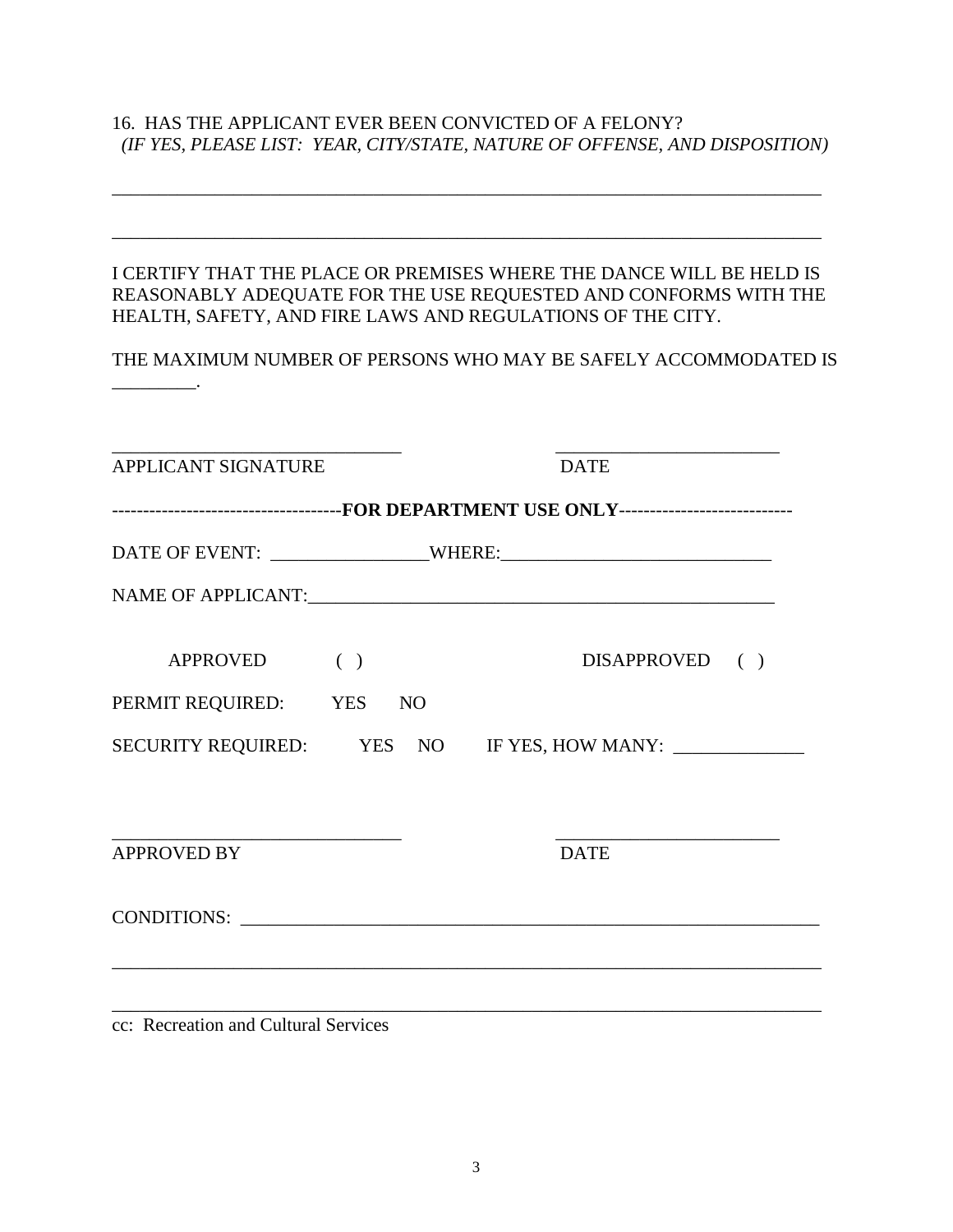#### DANCE PERMIT CRITERIA

#### **Dance permits are required if an event is one of the following:**

Weddings, Receptions, "a Party", Birthday Party, Quinceaneras, Baptisms, Christenings, Dances, Baby/Bridal Showers, Picnics, etc.

The permit is \$75.00 for the administrative cost and there is no fee for Nonprofit Organizations with a copy of their state tax exemption form.

#### **Events that "may not" require a permit or security means "no alcohol, over before 7:00 p.m. and there are less than 50 people in attendance"**:

Example of events: Baby Showers/Bridal Showers, Picnics, etc.

#### **Requirements for "No Security"**:

Event is over before 7:00 p.m. Less than 50 guests No Alcohol (means no alcohol beverages permitted on the premises, surrounding grounds and the parking lot with no licensed security).

#### **Requirements for "Security"**:

The number of security guards is determined by what is completed on the application. For example: the number of persons (under 18 & over 18), the type of event, time of event, if alcohol beverages are to be served, and if event is open to the public/private, etc.

Alcohol Beverages consist of beer, wine or champagne only. Hard liquor or any alcoholic beverage being sold/served requires an ABC Permit and may require police officer(s) presence which is FBHRP (fully burdened hourly rate of pay).

Event after 7:00 p.m. Attendance of 51+ Band/DJ

The Security company *must be licensed to conduct business in the city of Marina*.

Your contract must indicate that a deposit has been paid for services.

#### **Events "not required" a permit under Chapter 5.40 of the Marina Municipal Code**:

Public school functions, any agency/department of the City of Marina, meetings, Graduation Commencements, award ceremonies, dinner banquets, ping pong games/matches, educational classes, candlelight vigils, etc.